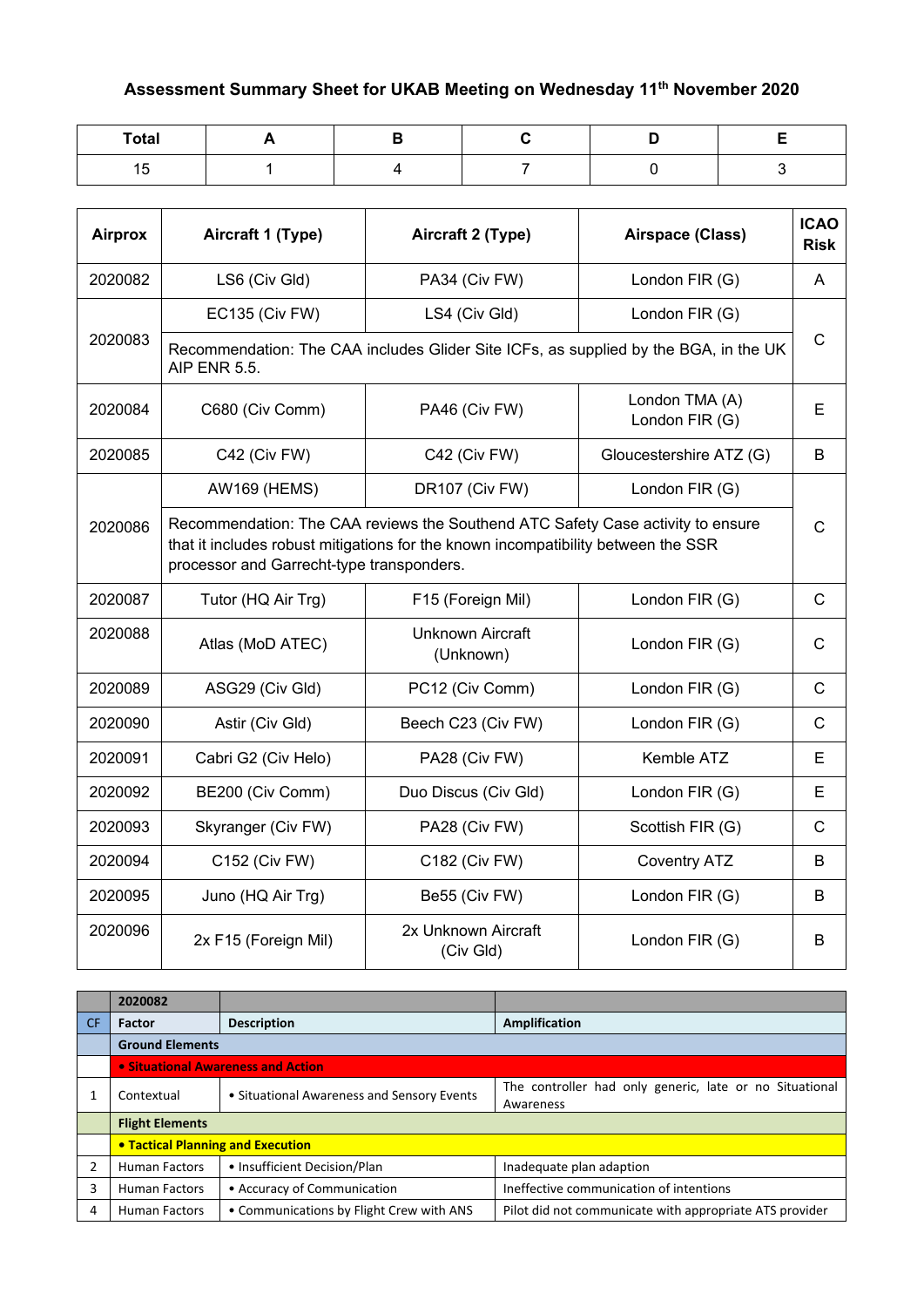|   | • Situational Awareness of the Conflicting Aircraft and Action |                                                                                             |                                                                     |  |
|---|----------------------------------------------------------------|---------------------------------------------------------------------------------------------|---------------------------------------------------------------------|--|
|   | Contextual                                                     | • Situational Awareness and Sensory Events                                                  | Pilot had no, late or only generic, Situational Awareness           |  |
|   | • See and Avoid                                                |                                                                                             |                                                                     |  |
| b | <b>Human Factors</b>                                           | • Distraction - Job Related                                                                 | Pilot looking elsewhere                                             |  |
|   | Contextual                                                     | • Near Airborne Collision with Aircraft,<br>Balloon, Dirigible or Other Piloted Air Vehicle | Piloted air vehicle                                                 |  |
|   | <b>Human Factors</b>                                           | • Monitoring of Other Aircraft                                                              | Non-sighting or effectively a non-sighting by one or both<br>pilots |  |

|                | 2020083                           |                                                                |                                                                      |
|----------------|-----------------------------------|----------------------------------------------------------------|----------------------------------------------------------------------|
| <b>CF</b>      | <b>Factor</b>                     | <b>Description</b>                                             | <b>Amplification</b>                                                 |
|                | <b>Ground Elements</b>            |                                                                |                                                                      |
|                |                                   | • Situational Awareness and Action                             |                                                                      |
| 1              | Contextual                        | • ANS Flight Information Provision                             | Not required to monitor the aircraft under the agreed<br>service     |
| $\overline{2}$ | Contextual                        | • Situational Awareness and Sensory Events                     | The controller had only generic, late or no Situational<br>Awareness |
|                | <b>Flight Elements</b>            |                                                                |                                                                      |
|                | • Tactical Planning and Execution |                                                                |                                                                      |
| 3              | Human Factors                     | • Flight Planning and Preparation                              |                                                                      |
|                |                                   | • Situational Awareness of the Conflicting Aircraft and Action |                                                                      |
| 4              | Contextual                        | • Situational Awareness and Sensory Events                     | Pilot had no, late or only generic, Situational Awareness            |
|                |                                   | • Electronic Warning System Operation and Compliance           |                                                                      |
| 5              | Technical                         | • ACAS/TCAS System Failure                                     | Incompatible CWS equipment                                           |
|                | • See and Avoid                   |                                                                |                                                                      |
| 6              | Contextual                        | • Loss of Separation                                           | A conflict in the FIR                                                |

|     | 2020084                                                        |                                                      |                                                            |  |
|-----|----------------------------------------------------------------|------------------------------------------------------|------------------------------------------------------------|--|
| CF. | <b>Factor</b>                                                  | <b>Description</b>                                   | Amplification                                              |  |
|     | <b>Flight Elements</b>                                         |                                                      |                                                            |  |
|     |                                                                | • Regulations, Processes, Procedures and Compliance  |                                                            |  |
| 1   | Human Factors                                                  | • Flight Crew ATM Procedure Deviation                |                                                            |  |
|     | • Tactical Planning and Execution                              |                                                      |                                                            |  |
| 2   | <b>Human Factors</b>                                           | • Action Performed Incorrectly                       | Incorrect or ineffective execution                         |  |
|     | • Situational Awareness of the Conflicting Aircraft and Action |                                                      |                                                            |  |
| 3   | <b>Human Factors</b>                                           | • Understanding/Comprehension                        | Pilot did not assimilate conflict information              |  |
|     |                                                                | • Electronic Warning System Operation and Compliance |                                                            |  |
| 4   | Contextual                                                     | • ACAS/TCAS RA                                       |                                                            |  |
| 5   | Contextual                                                     | • Other warning system operation                     | Warning from a system other than TCAS                      |  |
|     | • See and Avoid                                                |                                                      |                                                            |  |
| 6   | <b>Human Factors</b>                                           | • Perception of Visual Information                   | Pilot was concerned by the proximity of the other aircraft |  |

|                | 2020085                                                        |                                                     |                                                           |  |
|----------------|----------------------------------------------------------------|-----------------------------------------------------|-----------------------------------------------------------|--|
| CF.            | Factor                                                         | <b>Description</b>                                  | Amplification                                             |  |
|                | <b>Ground Elements</b>                                         |                                                     |                                                           |  |
|                |                                                                | • Regulations, Processes, Procedures and Compliance |                                                           |  |
| 1              | <b>Human Factors</b>                                           | • ATM Regulatory Deviation                          | Regulations and/or procedures not complied with           |  |
|                |                                                                | • Situational Awareness and Action                  |                                                           |  |
| $\overline{2}$ | Human Factors                                                  | • Conflict Resolution – Not provided                |                                                           |  |
| 3              | Human Factors                                                  | • Inappropriate Clearance                           | The ANS clearance contributed to the Airprox              |  |
| 4              | <b>Human Factors</b>                                           | • ANS Traffic Information Provision                 | TI not provided, inaccurate, inadequate, or late          |  |
|                | <b>Flight Elements</b>                                         |                                                     |                                                           |  |
|                | • Situational Awareness of the Conflicting Aircraft and Action |                                                     |                                                           |  |
| 5              | Contextual                                                     | • Situational Awareness and Sensory Events          | Pilot had no, late or only generic, Situational Awareness |  |
| 6              | <b>Human Factors</b>                                           | • Understanding/Comprehension                       | Pilot did not assimilate conflict information             |  |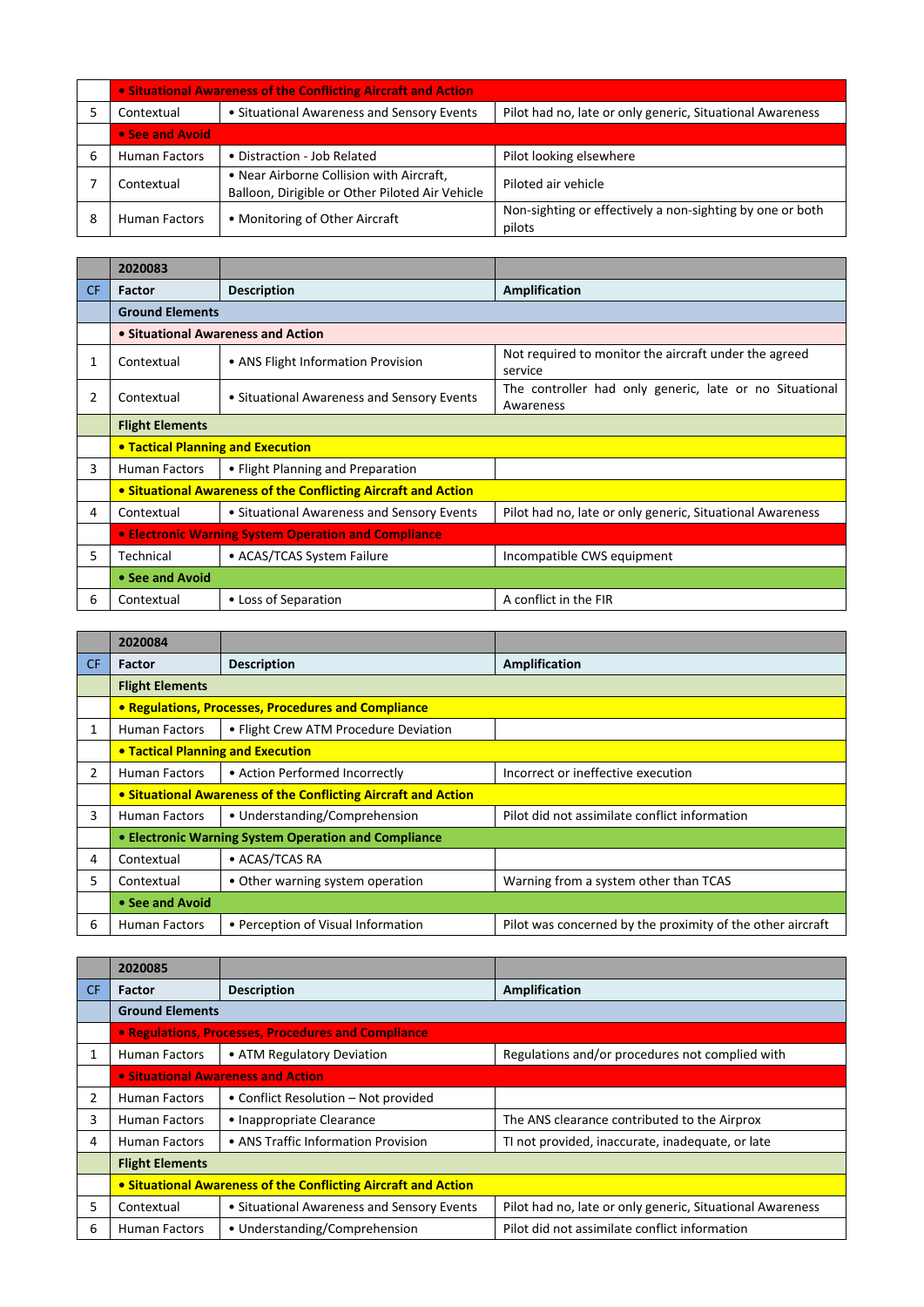|    | <b>Human Factors</b> | • Monitoring of Other Aircraft                                                              | Pilot did not sufficiently integrate with the other aircraft        |
|----|----------------------|---------------------------------------------------------------------------------------------|---------------------------------------------------------------------|
|    | • See and Avoid      |                                                                                             |                                                                     |
|    | Contextual           | • Near Airborne Collision with Aircraft,<br>Balloon, Dirigible or Other Piloted Air Vehicle | Piloted air vehicle                                                 |
|    | <b>Human Factors</b> | • Monitoring of Other Aircraft                                                              | Non-sighting or effectively a non-sighting by one or both<br>pilots |
| 10 | <b>Human Factors</b> | • Monitoring of Other Aircraft                                                              | Late-sighting by one or both pilots                                 |

|                | 2020086                 |                                                      |                                                                      |
|----------------|-------------------------|------------------------------------------------------|----------------------------------------------------------------------|
| CF.            | Factor                  | <b>Description</b>                                   | Amplification                                                        |
|                | <b>Ground Elements</b>  |                                                      |                                                                      |
|                | • Manning and Equipment |                                                      |                                                                      |
|                | Technical               | • Aerodrome and ATM Equipment                        | Non-functional or unavailable equipment                              |
|                |                         | • Situational Awareness and Action                   |                                                                      |
| $\overline{2}$ | Contextual              | • Situational Awareness and Sensory Events           | The controller had only generic, late or no Situational<br>Awareness |
| 3              | <b>Human Factors</b>    | • Conflict Detection - Not Detected                  |                                                                      |
|                | <b>Flight Elements</b>  |                                                      |                                                                      |
|                |                         | • Electronic Warning System Operation and Compliance |                                                                      |
| 4              | Contextual              | • ACAS/TCAS RA                                       |                                                                      |
|                | • See and Avoid         |                                                      |                                                                      |
| 5              | <b>Human Factors</b>    | • Monitoring of Other Aircraft                       | Late-sighting by one or both pilots                                  |
| 6              | <b>Human Factors</b>    | • Perception of Visual Information                   | Pilot was concerned by the proximity of the other aircraft           |

|     | 2020087                 |                                                                |                                                                     |
|-----|-------------------------|----------------------------------------------------------------|---------------------------------------------------------------------|
| CF. | <b>Factor</b>           | <b>Description</b>                                             | <b>Amplification</b>                                                |
|     | <b>Ground Elements</b>  |                                                                |                                                                     |
|     |                         | • Regulations, Processes, Procedures and Compliance            |                                                                     |
| 1   | <b>Human Factors</b>    | • ATM Regulatory Deviation                                     | Regulations and/or procedures not complied with                     |
|     | • Manning and Equipment |                                                                |                                                                     |
| 2   | Organisational          | • ATM Staffing and Scheduling                                  | Sub-Optimal establishment or scheduling of staff                    |
|     |                         | • Situational Awareness and Action                             |                                                                     |
| 3   | <b>Human Factors</b>    | • Conflict Detection - Not Detected                            |                                                                     |
| 4   | <b>Human Factors</b>    | • Conflict Detection - Detected Late                           |                                                                     |
| 5   | <b>Human Factors</b>    | • ANS Traffic Information Provision                            | TI not provided, inaccurate, inadequate, or late                    |
|     | <b>Flight Elements</b>  |                                                                |                                                                     |
|     |                         | • Situational Awareness of the Conflicting Aircraft and Action |                                                                     |
| 6   | Contextual              | • Situational Awareness and Sensory Events                     | Pilot had no, late or only generic, Situational Awareness           |
|     |                         | • Electronic Warning System Operation and Compliance           |                                                                     |
| 7   | Technical               | • Interpretation of Automation or Flight Deck<br>Information   | CWS alert expected but none reported                                |
|     | • See and Avoid         |                                                                |                                                                     |
| 8   | <b>Human Factors</b>    | • Distraction - Job Related                                    | Pilot looking elsewhere                                             |
| 9   | <b>Human Factors</b>    | • Monitoring of Other Aircraft                                 | Non-sighting or effectively a non-sighting by one or both<br>pilots |

| 2020088                                                        |                                            |                                                           |  |
|----------------------------------------------------------------|--------------------------------------------|-----------------------------------------------------------|--|
| <b>Factor</b>                                                  | <b>Description</b>                         | Amplification                                             |  |
| <b>Flight Elements</b>                                         |                                            |                                                           |  |
| • Situational Awareness of the Conflicting Aircraft and Action |                                            |                                                           |  |
| Contextual                                                     | • Situational Awareness and Sensory Events | Pilot had no, late or only generic, Situational Awareness |  |
| <b>• Electronic Warning System Operation and Compliance</b>    |                                            |                                                           |  |
| Technical                                                      | • ACAS/TCAS System Failure                 | Incompatible CWS equipment                                |  |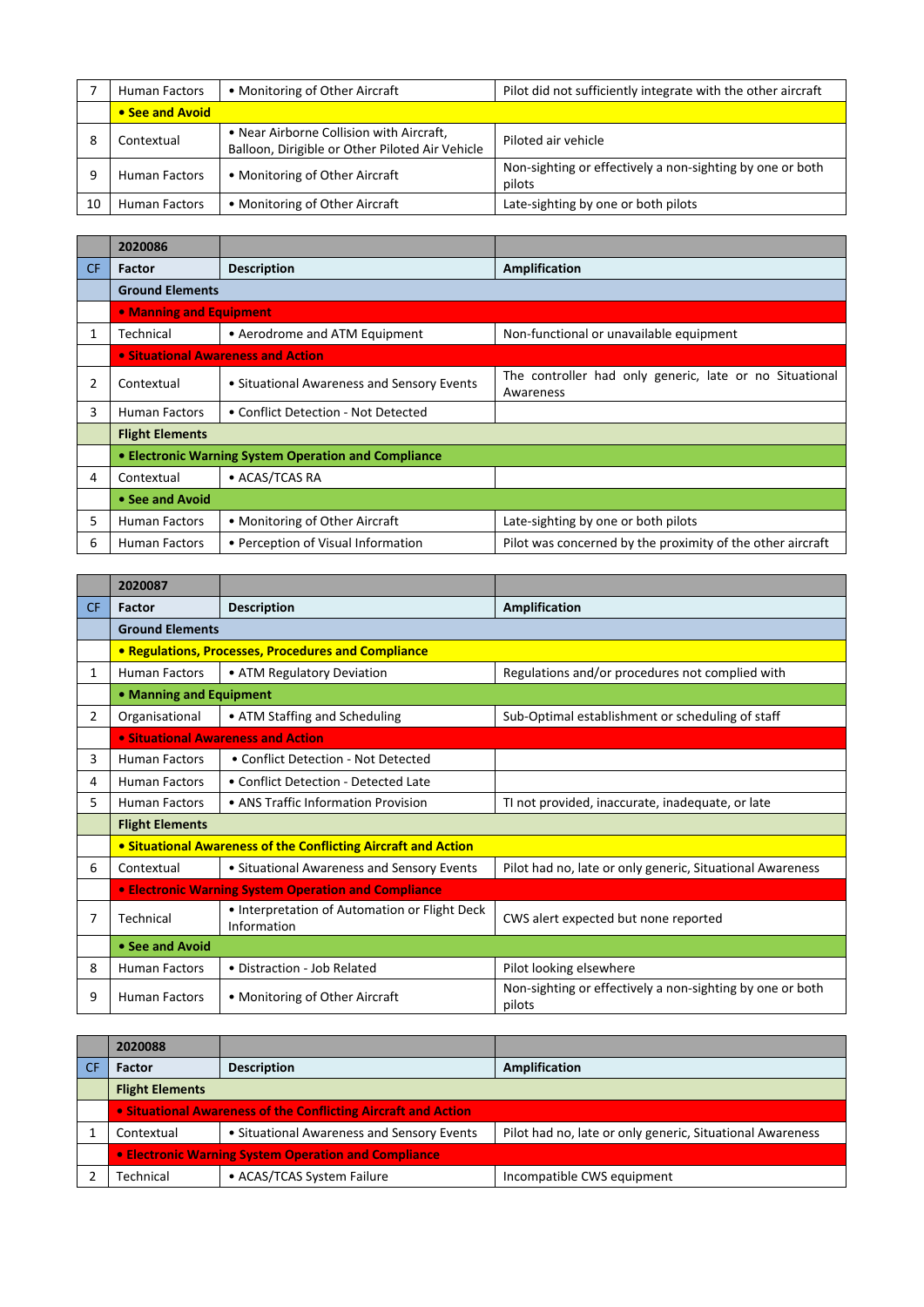|     | 2020089                                                        |                                                      |                                                                     |
|-----|----------------------------------------------------------------|------------------------------------------------------|---------------------------------------------------------------------|
| CF. | <b>Factor</b>                                                  | <b>Description</b>                                   | Amplification                                                       |
|     | <b>Flight Elements</b>                                         |                                                      |                                                                     |
|     | • Tactical Planning and Execution                              |                                                      |                                                                     |
|     | <b>Human Factors</b>                                           | • Flight Planning and Preparation                    |                                                                     |
|     | • Situational Awareness of the Conflicting Aircraft and Action |                                                      |                                                                     |
| 2   | Contextual                                                     | • Situational Awareness and Sensory Events           | Pilot had no, late or only generic, Situational Awareness           |
|     |                                                                | • Electronic Warning System Operation and Compliance |                                                                     |
| 3   |                                                                | • Any other event                                    | ASG29 Transponder switched off                                      |
| 4   | Technical                                                      | • ACAS/TCAS System Failure                           | Incompatible CWS equipment                                          |
|     | • See and Avoid                                                |                                                      |                                                                     |
| 5   | Human Factors                                                  | • Monitoring of Other Aircraft                       | Non-sighting or effectively a non-sighting by one or both<br>pilots |

|     | 2020090                                  |                                                                |                                                                  |
|-----|------------------------------------------|----------------------------------------------------------------|------------------------------------------------------------------|
| CF. | Factor                                   | <b>Description</b>                                             | Amplification                                                    |
|     | <b>Ground Elements</b>                   |                                                                |                                                                  |
|     | • Situational Awareness and Action       |                                                                |                                                                  |
| 1   | Contextual                               | • ANS Flight Information Provision                             | Not required to monitor the aircraft under the agreed<br>service |
|     | <b>Flight Elements</b>                   |                                                                |                                                                  |
|     | <b>• Tactical Planning and Execution</b> |                                                                |                                                                  |
| 2   | <b>Human Factors</b>                     | • Flight Planning and Preparation                              |                                                                  |
| 3   | <b>Human Factors</b>                     | • Aircraft Navigation                                          | Flew through promulgated and active airspace                     |
|     |                                          | • Situational Awareness of the Conflicting Aircraft and Action |                                                                  |
| 4   | Contextual                               | • Situational Awareness and Sensory Events                     | Pilot had no, late or only generic, Situational Awareness        |
|     | • See and Avoid                          |                                                                |                                                                  |
| 5   | <b>Human Factors</b>                     | • Monitoring of Other Aircraft                                 | Late-sighting by one or both pilots                              |
| 6   | <b>Human Factors</b>                     | • Perception of Visual Information                             | Pilot was concerned by the proximity of the other aircraft       |
|     | <b>Human Factors</b>                     | • Lack of Action                                               | Pilot flew close enough to cause concern                         |

|                | 2020091                                                        |                                    |                                                                     |
|----------------|----------------------------------------------------------------|------------------------------------|---------------------------------------------------------------------|
| CF.            | <b>Factor</b>                                                  | <b>Description</b>                 | <b>Amplification</b>                                                |
|                | <b>Ground Elements</b>                                         |                                    |                                                                     |
|                |                                                                | • Situational Awareness and Action |                                                                     |
|                | Contextual                                                     | • ANS Flight Information Provision | Not required to monitor the aircraft under the agreed<br>service    |
|                | <b>Flight Elements</b>                                         |                                    |                                                                     |
|                | • Situational Awareness of the Conflicting Aircraft and Action |                                    |                                                                     |
| $\mathfrak{p}$ | <b>Human Factors</b>                                           | • Understanding/Comprehension      | Pilot did not assimilate conflict information                       |
|                | • See and Avoid                                                |                                    |                                                                     |
| 3              | <b>Human Factors</b>                                           | • Monitoring of Other Aircraft     | Non-sighting or effectively a non-sighting by one or both<br>pilots |
| 4              | <b>Human Factors</b>                                           | • Monitoring of Other Aircraft     | Late-sighting by one or both pilots                                 |
| 5              | <b>Human Factors</b>                                           | • Perception of Visual Information | Pilot was concerned by the proximity of the other aircraft          |

|           | 2020092                                             |                                            |                                                         |
|-----------|-----------------------------------------------------|--------------------------------------------|---------------------------------------------------------|
| <b>CF</b> | <b>Factor</b>                                       | <b>Description</b>                         | Amplification                                           |
|           | <b>Ground Elements</b>                              |                                            |                                                         |
|           | • Regulations, Processes, Procedures and Compliance |                                            |                                                         |
|           | <b>Human Factors</b>                                | • ATM Regulatory Deviation                 | Regulations and/or procedures not complied with         |
|           | • Situational Awareness and Action                  |                                            |                                                         |
|           | Contextual                                          | • Situational Awareness and Sensory Events | The controller had only generic, late or no Situational |
|           |                                                     |                                            | Awareness                                               |
|           | <b>Flight Elements</b>                              |                                            |                                                         |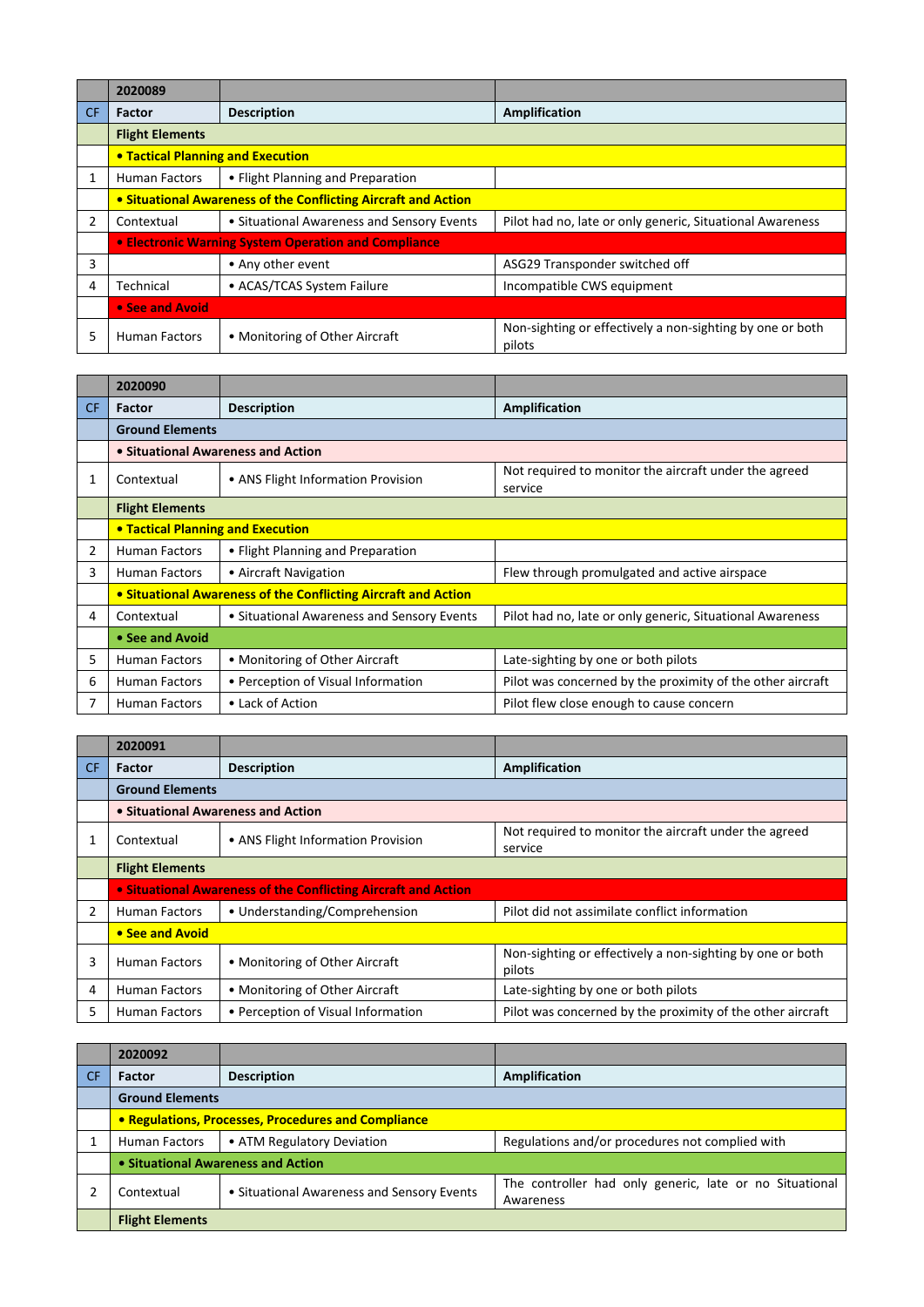| • Situational Awareness of the Conflicting Aircraft and Action |                                            |                                                            |
|----------------------------------------------------------------|--------------------------------------------|------------------------------------------------------------|
| Contextual                                                     | • Situational Awareness and Sensory Events | Pilot had no, late or only generic, Situational Awareness  |
| • Electronic Warning System Operation and Compliance           |                                            |                                                            |
| Technical                                                      | • ACAS/TCAS System Failure                 | Incompatible CWS equipment                                 |
| • See and Avoid                                                |                                            |                                                            |
| <b>Human Factors</b>                                           | • Perception of Visual Information         | Pilot was concerned by the proximity of the other aircraft |

|           | 2020093                                                        |                                            |                                                                     |
|-----------|----------------------------------------------------------------|--------------------------------------------|---------------------------------------------------------------------|
| <b>CF</b> | <b>Factor</b>                                                  | <b>Description</b>                         | Amplification                                                       |
|           | <b>Ground Elements</b>                                         |                                            |                                                                     |
|           |                                                                | • Situational Awareness and Action         |                                                                     |
|           | Contextual                                                     | • ANS Flight Information Provision         | Not required to monitor the aircraft under the agreed<br>service    |
|           | <b>Flight Elements</b>                                         |                                            |                                                                     |
|           | <b>• Tactical Planning and Execution</b>                       |                                            |                                                                     |
| 2         | <b>Human Factors</b>                                           | • Communications by Flight Crew with ANS   | Pilot did not communicate with appropriate ATS provider             |
|           | • Situational Awareness of the Conflicting Aircraft and Action |                                            |                                                                     |
| 3         | Contextual                                                     | • Situational Awareness and Sensory Events | Pilot had no, late or only generic, Situational Awareness           |
|           | • See and Avoid                                                |                                            |                                                                     |
| 4         | Human Factors                                                  | • Monitoring of Other Aircraft             | Non-sighting or effectively a non-sighting by one or both<br>pilots |

|           | 2020094                                                        |                                                                                             |                                                                     |
|-----------|----------------------------------------------------------------|---------------------------------------------------------------------------------------------|---------------------------------------------------------------------|
| <b>CF</b> | Factor                                                         | <b>Description</b>                                                                          | <b>Amplification</b>                                                |
|           | <b>Flight Elements</b>                                         |                                                                                             |                                                                     |
|           |                                                                | • Regulations, Processes, Procedures and Compliance                                         |                                                                     |
| 1         | <b>Human Factors</b>                                           | • Flight Operations Documentation and<br>Publications                                       | Regulations and/or procedures not complied with                     |
|           | <b>. Tactical Planning and Execution</b>                       |                                                                                             |                                                                     |
| 2         | <b>Human Factors</b>                                           | • Insufficient Decision/Plan                                                                | Inadequate plan adaption                                            |
| 3         | <b>Human Factors</b>                                           | • Action Performed Incorrectly                                                              | Incorrect or ineffective execution                                  |
| 4         | <b>Human Factors</b>                                           | • Monitoring of Other Aircraft                                                              | Did not avoid/conform with the pattern of traffic already<br>formed |
|           | • Situational Awareness of the Conflicting Aircraft and Action |                                                                                             |                                                                     |
| 5         | Contextual                                                     | • Situational Awareness and Sensory Events                                                  | Pilot had no, late or only generic, Situational Awareness           |
| 6         | <b>Human Factors</b>                                           | • Understanding/Comprehension                                                               | Pilot did not assimilate conflict information                       |
| 7         | <b>Human Factors</b>                                           | • Lack of Communication                                                                     | Pilot did not request additional information                        |
| 8         | <b>Human Factors</b>                                           | • Mentoring                                                                                 |                                                                     |
|           | • See and Avoid                                                |                                                                                             |                                                                     |
| 9         | Contextual                                                     | • Near Airborne Collision with Aircraft,<br>Balloon, Dirigible or Other Piloted Air Vehicle | Piloted air vehicle                                                 |
| 10        | <b>Human Factors</b>                                           | • Monitoring of Other Aircraft                                                              | Non-sighting or effectively a non-sighting by one or both<br>pilots |
| 11        | <b>Human Factors</b>                                           | • Monitoring of Other Aircraft                                                              | Late-sighting by one or both pilots                                 |

|                | 2020095                            |                                                     |                                                  |
|----------------|------------------------------------|-----------------------------------------------------|--------------------------------------------------|
| CF             | <b>Factor</b>                      | <b>Description</b>                                  | Amplification                                    |
|                | <b>Ground Elements</b>             |                                                     |                                                  |
|                |                                    | • Regulations, Processes, Procedures and Compliance |                                                  |
|                | <b>Human Factors</b>               | • ATM Regulatory Deviation                          | Regulations and/or procedures not complied with  |
|                | • Manning and Equipment            |                                                     |                                                  |
| $\overline{2}$ | <b>Human Factors</b>               | • Mentoring                                         |                                                  |
|                | • Situational Awareness and Action |                                                     |                                                  |
| 3              | <b>Human Factors</b>               | • Conflict Detection - Detected Late                |                                                  |
| 4              | <b>Human Factors</b>               | • ANS Traffic Information Provision                 | TI not provided, inaccurate, inadequate, or late |